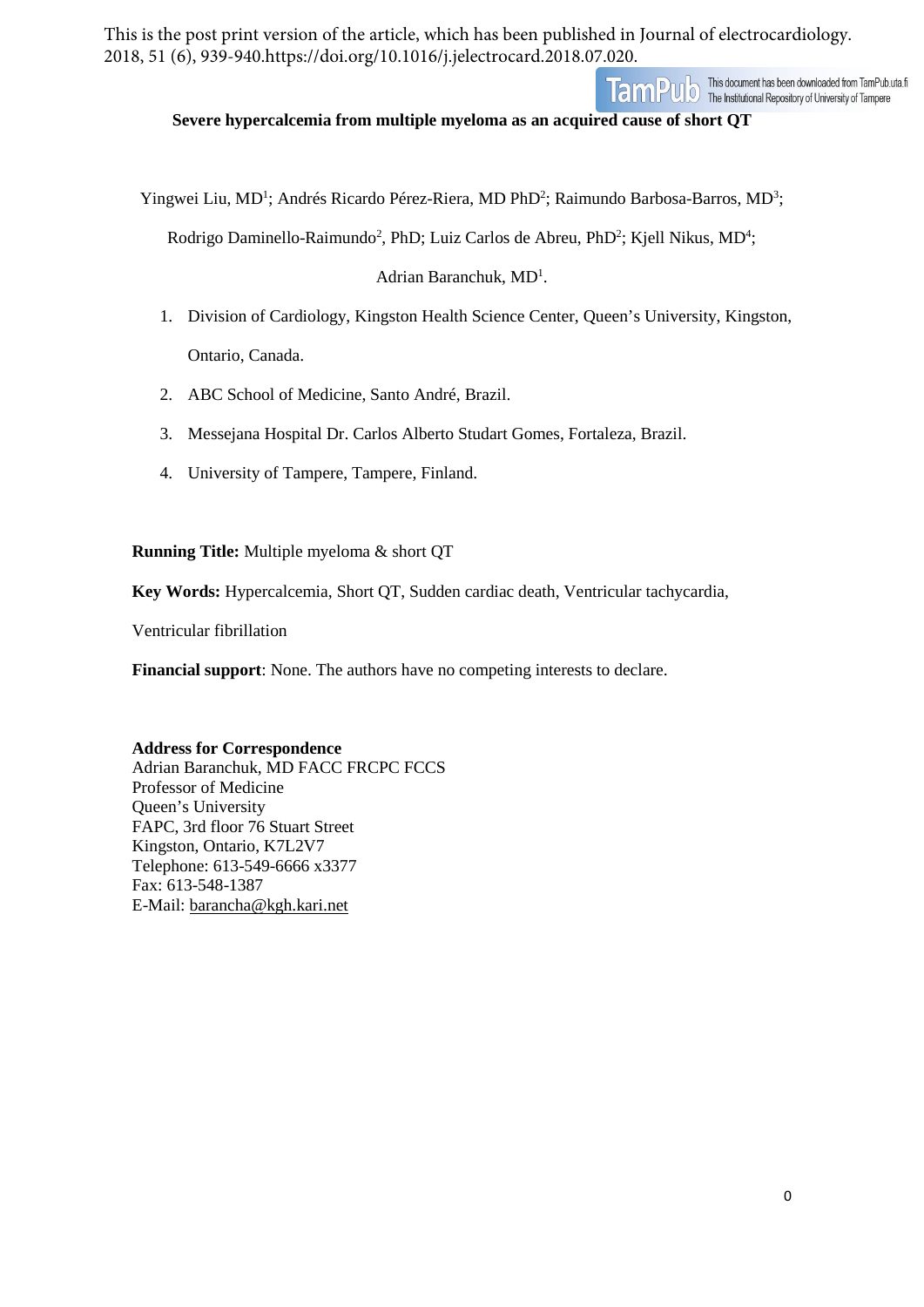## **Abstract**

An otherwise healthy 64-year-old man with recently diagnosed multiple myeloma was admitted to hospital with hypercalcemia and renal failure. Despite his electrocardiogram showing short QT/QTc intervals, he was admitted without cardiac monitoring. He died suddenly a few hours later, likely from a fatal arrhythmia. This case illustrates that pronounced QT shortening from hypercalcemia is an underappreciated malignant finding that can portend a significant risk for arrhythmia and sudden cardiac death. In addition, we also discuss the causes of hypercalcemia associated short QT/QTc intervals and its ECG features.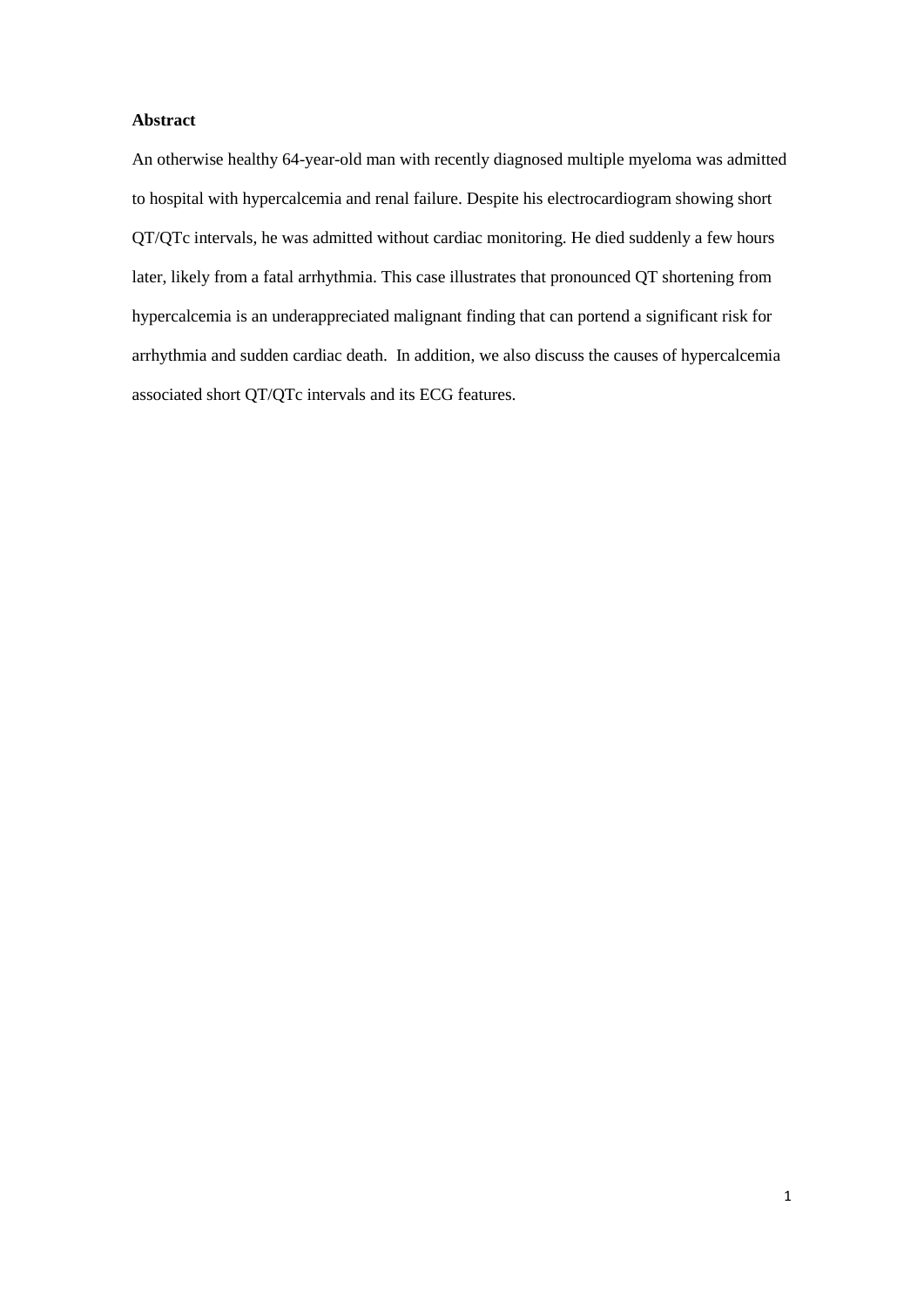### **Introduction**

Although hypocalcaemia is a well-recognised cause of QT prolongation via prolongation of the plateau phase of the cardiac action potential, there is much less knowledge about hypercalcemia causing short QT. We present an unusual case of hypercalcemia causing short QT.

#### **Case Presentation**

An otherwise healthy 64-year-old man with recently diagnosed multiple myeloma was admitted to hospital with confusion, pain over his right fifth rib, and hyperreflexia. He was not known to have any structural heart disease or family history of syncope or sudden cardiac death. Investigations were notable for hypercalcemia and renal failure: Na 161 mEq/L (normal 135- 145 mEq/L), K 4.9 mEq/L (normal 3.5-5.0 mEq/L), creatinine 292 umol/L (normal 60-110 umol/L), Ca 4.89 mmol/L (normal 2.2-2.7 mmol/L), albumin 40 g/L (normal 35-55 g/L), CK-MB 49.74 ng/mL (normal  $\leq$ 7.7 ng/mL), and troponin 0.069 (normal <0.04). His electrocardiogram showed extremely short QT/QTc intervals of 300 ms measured manually using the tangent method at a heart rate of 60 beats per minute (Figure 1). His chest X-ray demonstrated multiple lytic lesions. The remainder of his investigations were unremarkable. He was admitted to a ward bed without cardiac monitoring and initiated on intravenous fluids. He died suddenly a few hours later, unwitnessed.

#### **Discussion**

Some "take-home" messages can be derived from this tragic case. Whereas there have been several reports of hypercalcemia-induced ventricular tachycardia in patients with primary hyperparathyroidism<sup>1</sup>, this has never previously been described before with multiple myeloma. Multiple myeloma is a clonal neoplasm of plasma cells and the second most common adult hematologic malignancy. It causes hypercalcemia by secreting osteoclast activating factor, such as tumor necrosis factor-beta, interleukin-6, and receptor activator of nuclear factor kappa B ligand, which lead to bone resorption and release of calcium into the extracellular fluid.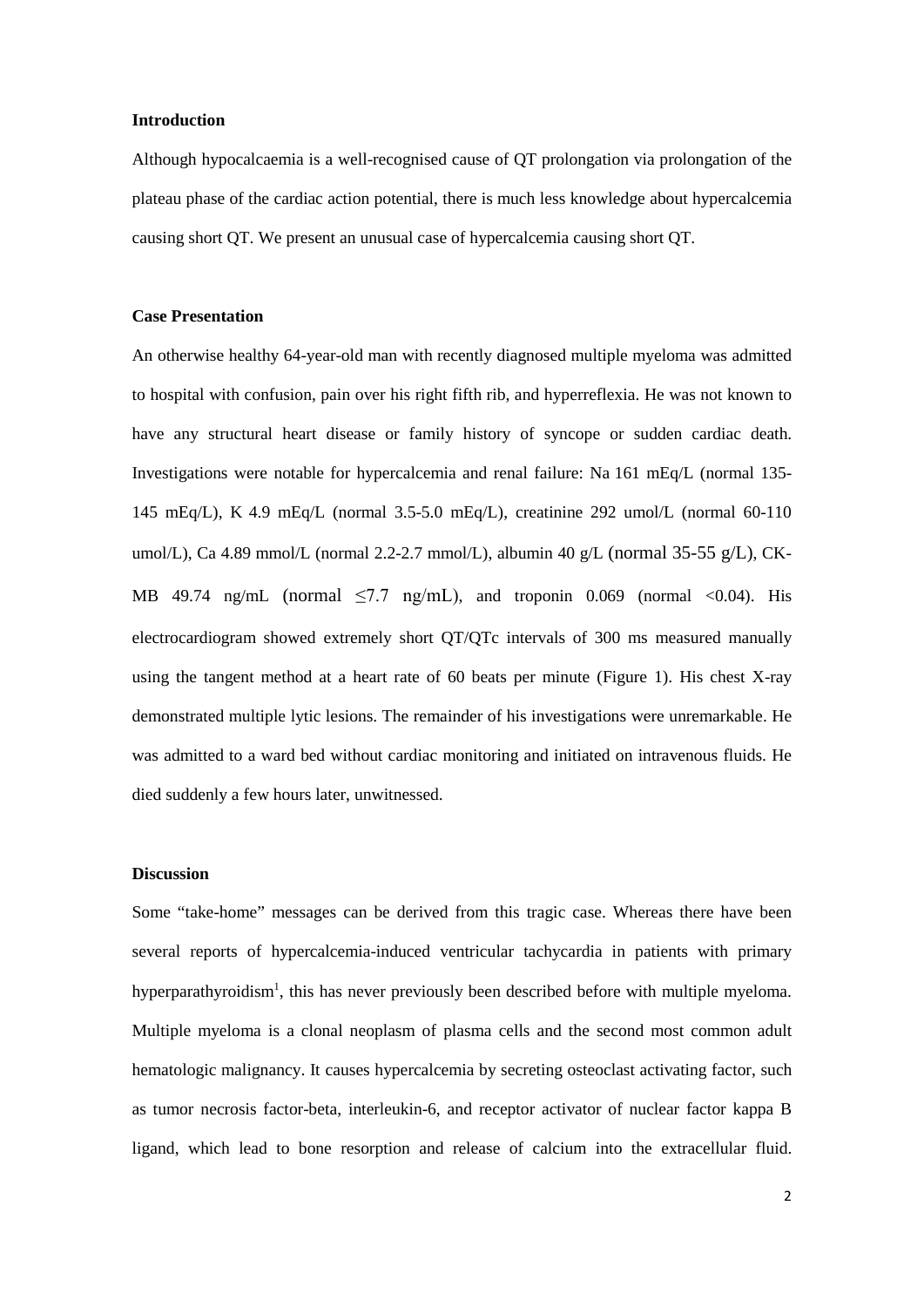Hypercalcemia is a frequent acquired cause of QT shortening, which is postulated to be due to a shortening of phase 2 of the action potential secondary to a decrease in  $Ca^{2+}$  current and increase in calcium-activated Cl<sup>-</sup> current<sup>2</sup>. On the electrocardiogram, this translates into a shortening of the QT interval, primarily through shortening or absence of the ST segment within the QT interval. This in turns leads to an abbreviated ventricular refractory period, which is believed to predispose individuals to ventricular arrhythmias, in particular ventricular fibrillation and sudden cardiac death.<sup>3</sup> Although there is an overlap between normal and pathologically short QT, like long QT, the arrhythmic risk of short QT rises exponentially with more extreme values.<sup>3</sup> Thereby in our patient, it is plausible that the extreme hypercalcemia led to a pathologically short refractory period which increased the patient's vulnerability to a fatal arrhythmia and ultimately led to his sudden death overnight. In addition to short QT, several other ECG findings – some of which were also present in our patient – have been reported with hypercalcemia and are listed in Table 1. Apart from multiple myeloma, causes of hypercalcemia include other malignancies, primary and tertiary hyperparathyroidism, hypercalcemia of granulomatous disease, acute and chronic renal failure and medications such as thiazide diuretics, lithium, and vitamin D.

# **Conclusion**

Pronounced QT interval shortening with shortening or absence of the ST segment is an underappreciated malignant finding that can portend a significant risk for arrhythmia and sudden cardiac death. Reports on multiple myeloma causing hypercalcemia-associated short QT have not been frequently published before. A change in our clinical practice regarding short QT should be considered. Monitoring patients vigilantly while investigating and reversing potential causes is paramount.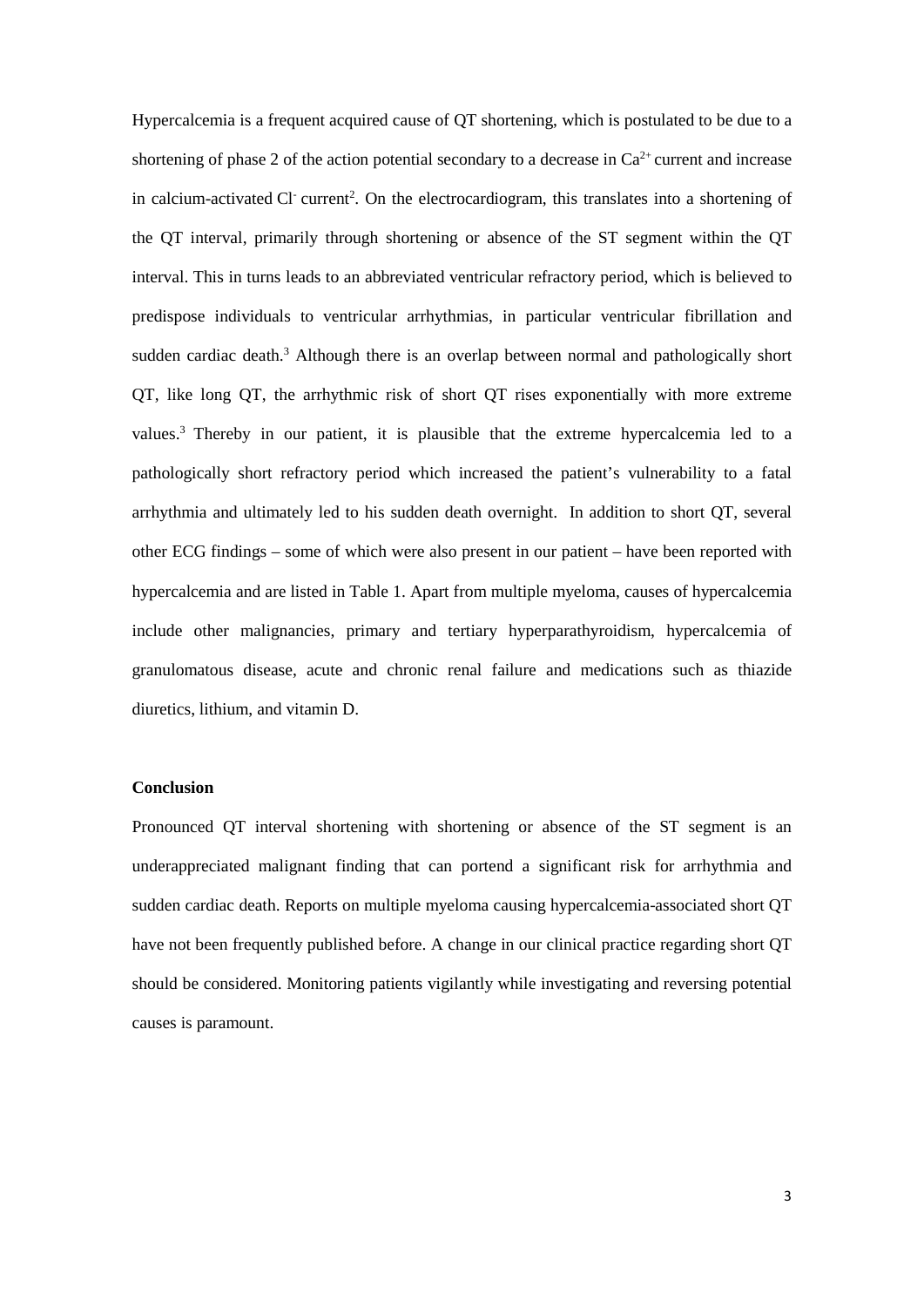# **References**

- 1. Curione, M., Letizia, C., Amato, S., Di Bona, S., Di Fazio, F., Minisola, S., . . . D'Erasmo, E. (2007). Increased risk of cardiac death in primary hyperparathyroidism: what is a role of electrical instability? *International Journal of Cardiology*, 121(2):200-2. doi[:10.1016/j.ijcard.2006.08.072](https://doi.org/10.1016/j.ijcard.2006.08.072)
- 2. Bjerregaard, P., Nallapaneni, H., & Gussak, I. (2010). Short QT interval in clinical practice. *Journal of Electrocardiology*, 43(5):390-5. doi[:10.1016/j.jelectrocard.2010.06.004](about:blank)
- 3. Tse, G., Chan, Y.W.F,, Keung, W., & Yana, B.P. (2017). Electrophysiological mechanisms of long and short QT syndromes. *International Journal of Cardiology. Heart & Vasculature*, 14:8-13. doi: 10.1016/j.ijcha.2016.11.006
- 4. Shah, A.P., Lopez, A., Wachsner, R.Y., Meymandi, S.K., El-Bialy, A.K., & Ichiuji, A.M. (2004). Sinus node dysfunction secondary to hyperparathyroidism. *Journal of cardiovascular pharmacology and therapeutics*, 9(2):145-147.
- 5. Durant, E., & Singh, A. (2017). ST elevation due to hypercalcemia. *The American journal of emergency medicine*, 35(7):1033 e1033-1033 e1036. doi: 10.1016/j.ajem.2017.02.005.
- 6. Otero, J., & Lenihan, D.J. (2000). The "normothermic" Osborn wave induced by severe hypercalcemia. *Texas Heart Institute journal*, 27(3):316-317.
- 7. Douglas, P.S., Carmichael, K.A., & Palevsky, P.M. 1984. Extreme hypercalcemia and electrocardiographic changes. *American Journal of Cardiology*, 54(6):674-675. doi:10.1016/0002-9149(84)90274-1.
- 8. Saikawa, T., Tsumabuki, S., Nakagawa, M., Takakura, T., Tamura, M., Maeda, T., . . . Ito, M. (1988). QT intervals as an index of high serum calcium in hypercalcemia. *Clinical cardiology*, 11(2):75-78. doi:10.1002/clc.4960110205.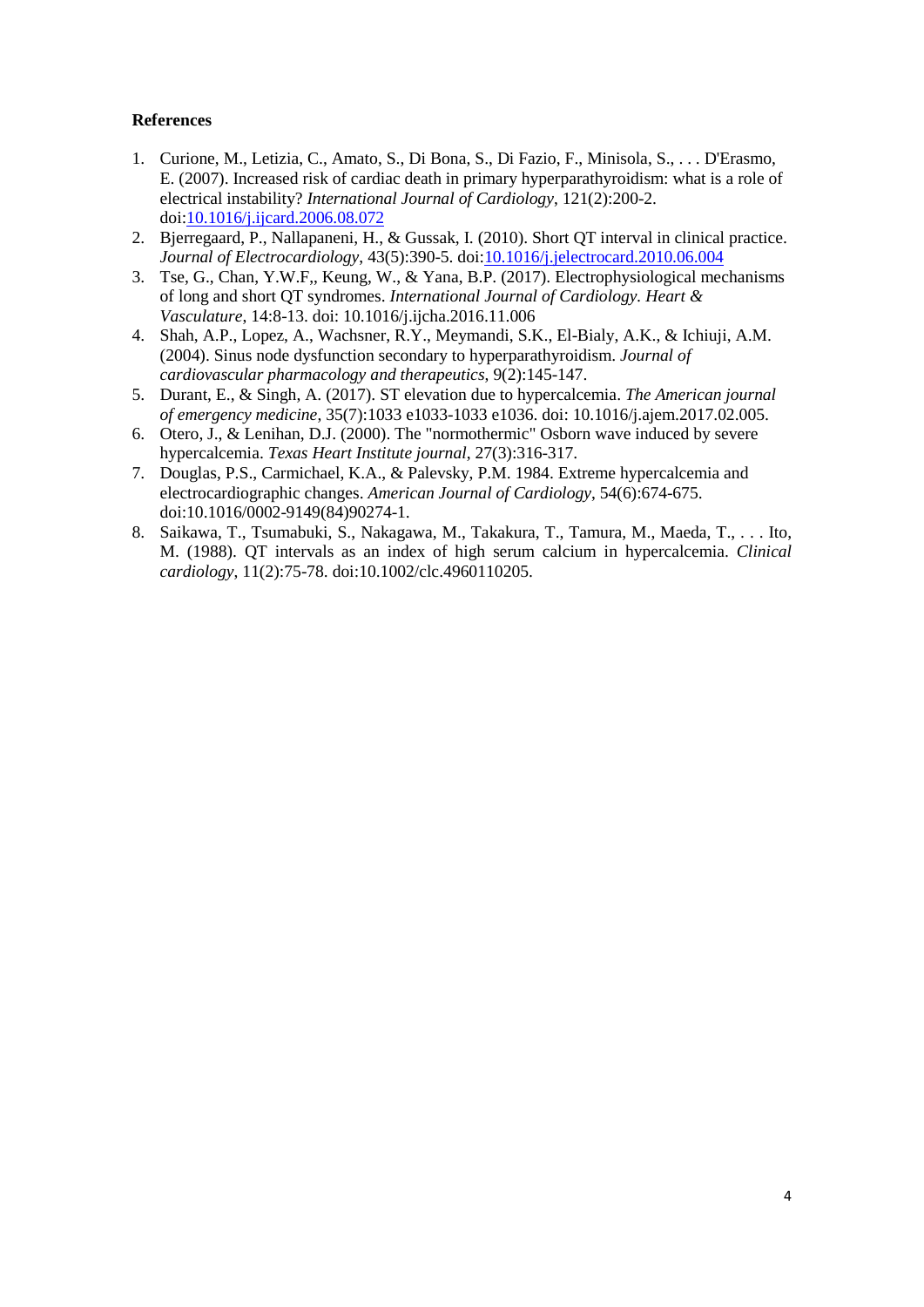# **Legend**

Figure 1: ECG analysis: Sinus rhythm, HR 60 bpm, J-point elevation in V4, V5, I, and aVL, almost non-existent ST segment, extremely short QT/QTc (300 ms).

**Table 1:** ECG characteristic of hypercalcemia (potentially sensitive, but not specific)